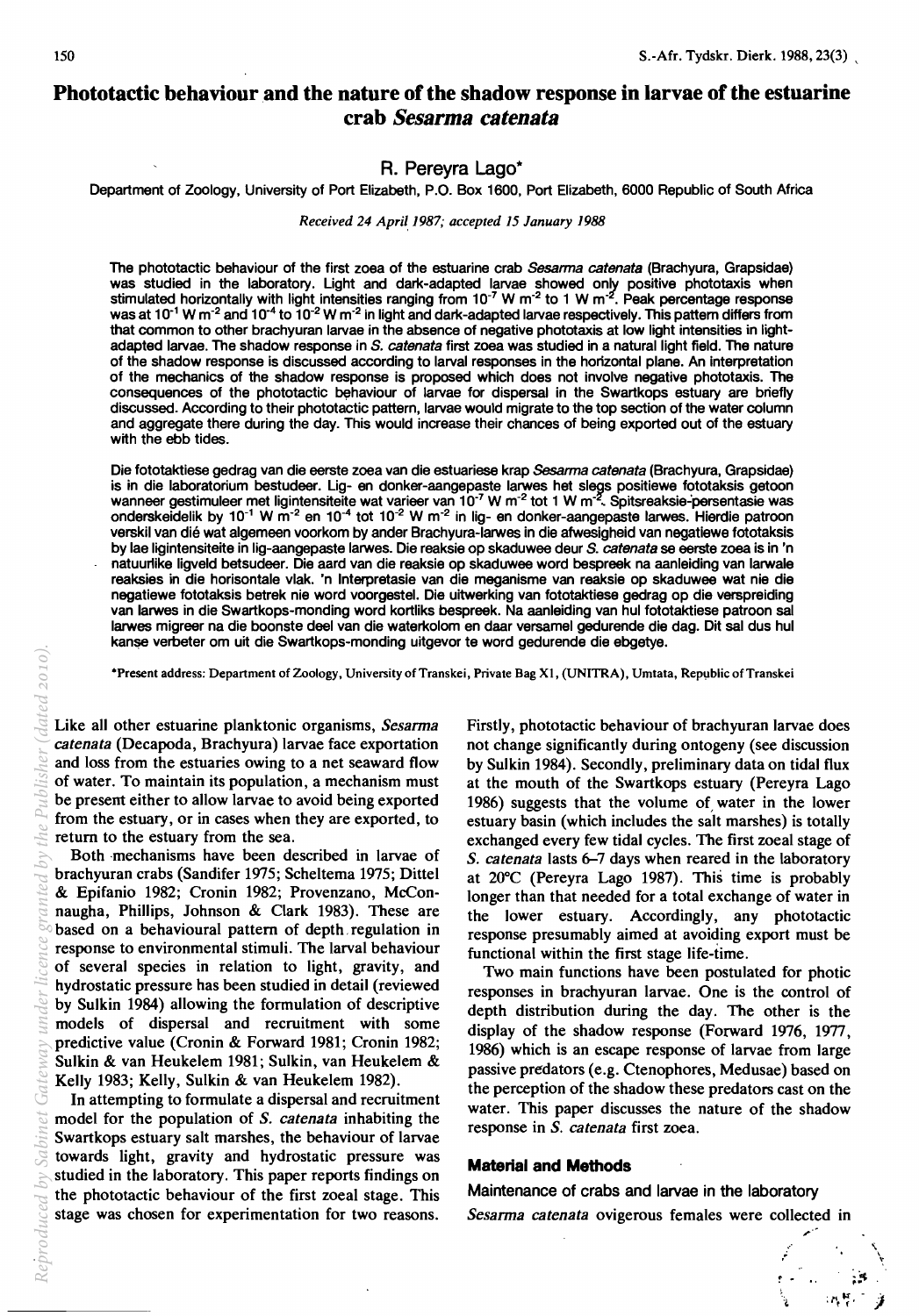

Figure 1 Situation of the Swatkops River estuary. The asterisk indicates the locality of collection of S. *catenata*  ovigerous females.

the Swartkops estuary salt marshes near Port Elizabeth (Figure 1) and kept in the laboratory in standard culture water (SCW; 35 ppt salinity, 20°C, millipore filtered and UV irradiated sea water), under a  $12:12$  h light dark cycle. Upon hatching 300 to 500 larvae were placed in 500 ml glass culture dishes filled with SCW and kept under similar illumination. Larvae were unfed and used for experimental purposes within 48 h after hatching. The effects of starvation were considered negligible since brachyuran larval development may continue independently of food supply until intermoult (Anger 1983, 1984; McConnaugha 1982). All experiments were initiated 6 to 8 h after the onset of the natural light period to avoid interference owing to rhythmic changes in the responsiveness of larvae (Forward & Cronin 1980).

### Responses of larvae to light intensity

The apparatus used was comparable to that previously used by other workers (Latz & Forward 1977; Forward & Cronin 1980). A rectangular chamber (65  $\times$  5  $\times$  5 cm) constructed of transparent lucitte was divided into three equal sections by two removable perspex partitions. A slide projector pointing into the chamber along its long axis provided the light stimulus. The excessive heat was dissipated by means of a fan. Light intensity was controlled by the use of neutral density filters with a transmission coefficient of 1 : 10 arranged to give attenuations of  $10^{-1}$ ,  $10^{-2}$ ,  $10^{-3}$ ,...10<sup>-7</sup> of the original light intensity.

The phototactic response of light and dark-adapted larvae was tested. Larvae were light-adapted by placing them under a 100 W sun-blue tungsten filament lamp in addition to room lights for at least 1 h prior to testing. Dark-adapted larvae were kept in total darkness also for 1 h before testing. These adaptation times were chosen following Forward (1976) and Cronin & Forward (1980), although 30 min is probably enough to achieve the adaptation of larvae to anyone light intensity (Forward & Cronin 1978).

The observation chamber was filled with SCW and an average sample of 30 sibling larvae (range 28-32) were pipetted into the middle section of the chamber and allowed to disperse for 1 min in total darkness. The partitions were raised and the projector switched on for

1 min after which the partitions were replaced and the number of larvae in each section of the chamber counted. Control tests were run in total darkness in the same manner. Three replicates were performed at each light intensity using larvae from three different broods.

Eight light intensities, from  $1 \times 10^{-7}$  W m<sup>-2</sup> to 1 W m<sup>-2</sup> were used in each run, together with one control test. In each case the movement of larvae from the middle section of the chamber into the section nearest the light source or furthest away from it was compared with that of the control. A phototactic response was assumed if the number of larvae swimming in either direction was greater than the control. Responsiveness of light- and dark-adapted larvae was compared using one-way ANDV A (Sokal & Rohlf 1969) after an *arcsin*  transformation of the data.

#### Presence of the shadow response

The shadow response of newly hatched larvae was examined by placing animals in a 4-1 beaker which was painted matt-black externally except for an observation window, and filled with SCW. Uniform illumination was provided from above by a 60 W sun-blue tungsten lamp shining through a frosted glass (Figure 3). Light intensity at the bottom of the beaker was  $0.1 \text{ W m}^2$  as measured with a Li-Cor Quantum Meter. Under this illumination larvae remained swimming just beneath the surface, more or less evenly distributed over the beaker area. A plastic 'ping-pong' ball was then floated on the water and moved backwards and forwards by gently directing an air current at it without disturbing the water surface. The response of larvae to the shadow cast by the ball in the water column was observed by eye.

#### **Results**

#### Phototactic response of larvae

*S. catenata* first zoea showed a consistent positive phototactic response to most light intensities tested in both treatments (Figure 2). The percentage of larvae displaying negative response was less than that attributable to random movement in both cases. Lightadapted larvae showed a positive response peak at moderate to high light intensities (Figure 2a). Darkadapted larvae were more responsive to lower light intensities, showing a plateau of response between  $1 \times 10^{-4}$  W m<sup>-2</sup> and  $1 \times 10^{-2}$  W m<sup>-2</sup> (Figure 2b). One-way ANOVA revealed that positive responses in light- and dark-adapted larvae were significantly different from each other at all light intensities  $(P \le 0,1)$  whereas no significant difference was found between negative response in both treatments  $(P > 0.01)$ . The lower sensitivity threshold in light-adapted larvae lay close to the  $1 \times 10^{-6}$  W m<sup>-2</sup> intensity level (Figure 2a) but it was not clearly defined in dark-adapted larvae (Figure 2b).

#### Display of the shadow response

Larvae reacted to the shadow cast by the ball in the water by swimming actively or sinking passiyely away from it. Of 136 observations of larvae which showed a clear response, 15% displayed passive sinking to the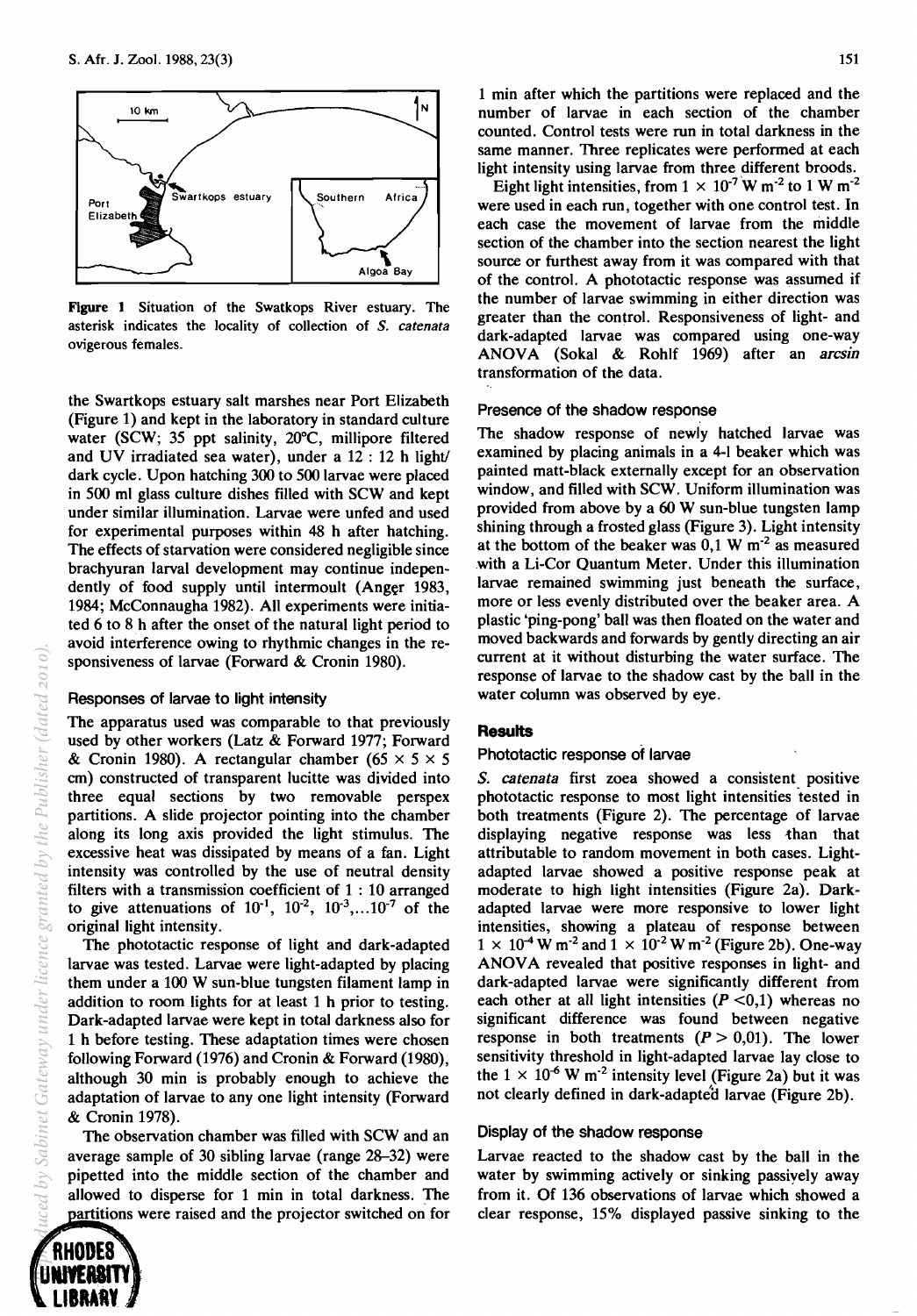

Figure 2 Percentage response of (A) light-adapted and (B) dark-adapted S. *catenata* first zoeae to light intensity. Open circles-continuous line = positive response. Solid dots-broken  $line = negative$  response.  $C = control$  experiments. Vertical bars represent 1 *SD.* See text for details.

bottom of the beaker, returning to their original position when the shadow disappeared. Eighty-one per cent of larvae actively swam away from the shadow in an apparently random direction between 0° and 60° from the horizontal (Figure 3). Only 4% were observed to swim vertically downwards (60° to 90° from the horizontal) .

#### **Discussion**

#### Phototactic behaviour of S. *catenata* first zoea

In most brachyuran larvae the sign of phototaxis depends on previous light adaptation. Dark-adapted larvae are positively phototactic through a wide range of light intensities and most responsive at high intensities. Light-adapted larvae show positive phototaxis to high intensities and negative phototaxis at low intensities (Herrnkind 1968; Forward 1974, 1977). The phototactic behaviour of *S. catenata* first zoea differs from this general pattern in the absence of negative phototaxis to low light intensities in light-adapted larvae (Figure 2a).

Forward (1974) suggested that these differences in response of Iight- and dark-adapted larvae provide a regulatory mechanism for vertical migration aimed at -



Figure 3 Experimental apparatus used to investigate the shadow response in S. *catenata* larvae. Shading patterns are based on high contrast photography and darker shading represents lower light intensity. Further details in text.

avoiding export from the estuaries. Later evidence (Cronin 1982; Forward & Cronin 1978, 1980) showed that light intensity was not involved in timing of vertical migration, but provided instead a barrier for upward migration of larvae during the day (Forward, Cronin & Stearns 1984).

An alternative interpretation is that the negative response to low light intensities in light-adapted larvae is related to the presence of the shadow response (Forward 1976, 1977). This is a predator-avoidance response in which the larvae sink when light intensity is reduced by 0,5 to 1,0 log units from the original intensity, followed by negative phototaxis when intensity decreases below an absolute level, and a third phase of negative geotaxis which returns larvae to the depth of previous light adaptation (Forward 1986).

Recently Forward *et al.* (1984) and Forward (1986) found that light-adapted *Rhithropanopeus harrisii*  (Brachyura, Xanthidae) larvae stimulated in a natural light field (i.e. reproducing the angular distribution of underwater light) lacked the positive response to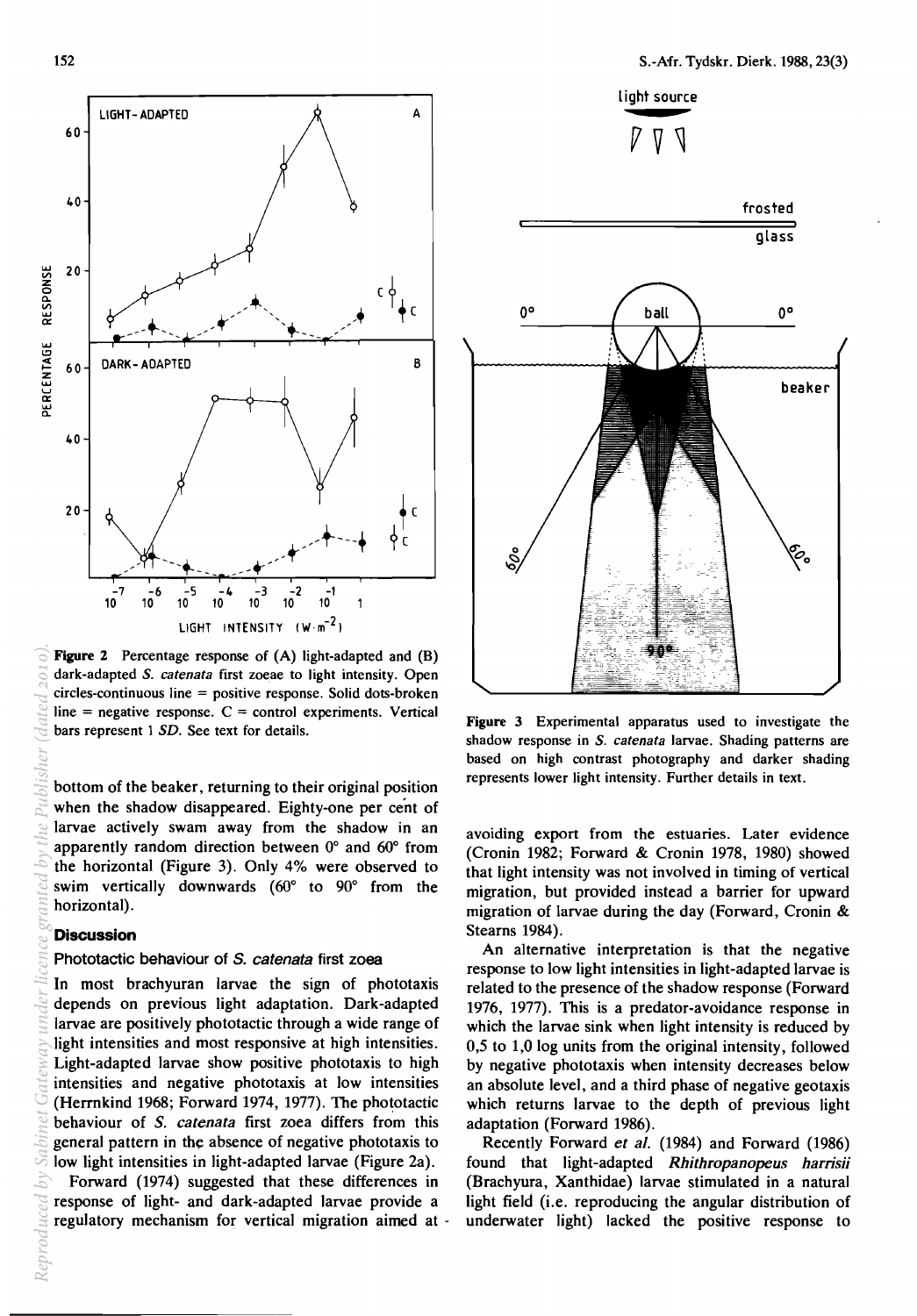medium and high light intensities they exhibited when illuminated horizontally. They showed instead a consistent negative phototaxis at low as well as high light intensities, and Forward (1986) concluded that positive phototaxis in light-adapted larvae was an experimental arctifact of the unnatural lighting conditions. *R. harrisii*  larvae still displayed the main phases of the shadow response in a natural light field as they do when stimulated horizontally, the cue for the initial phase of sinking response being the rate of light intensity decrease (Forward 1986).

These findings raise questions about the validity of the interpretation of the results in this work, and about the nature of thc shadow response itself. Firstly, is the positive phototaxis observed in light-adapted S. *catenata*  larvae in the horizontal plane, an experimental arctifact? Secondly, is the negative phototaxis at low light intensities common to light-adapted brachyuran larvae, a pre-requisite for the display of the shadow response?

When stimulated in a natural light field S. *catenata*  larvae remained in a position just beneath the water surface' swimming upwards. This indicates that larvae were not negatively phototactic, as they would have aggregated at the black-painted bottom of the beaker. It cannot be concluded, however, whether the upward swimming of S. *catenata* larvae was due to positive phototaxis towards the light above or to negative geotaxis. But since light-adapted larvae behaved similarly at high light intensities (i.e.  $0.1 \text{ W m}^{-2}$ ) in a natural light field as when stimulated horizontally, it must be assumed that positive phototaxis of lightadapted larvae (Figure 2a), (a) is not an experimental arctifact, and (b) should occur in natural conditions.

In Figure 3 the cone of shadow cast by a spherical object when illuminated from above is schematicaly represented. A brachyuran larva situated anywhere along the axis of such a cone and swimming *away* from it in any direction below the horizontal  $0^{\circ}$ -0° (Figure 3) . would necessarily swim towards an area in which a higher light intensity exists. Thus, larvae swimming away from the shadow would be displaying positive phototaxis and not negative phototaxis. Negative phototaxis on the contrary, would direct larvae towards the area of lower light intensity which, according to Figure 3, is situated right beneath the predator. The direction of larval swimming during the shadow response in S. *catenata* is not caused by negative phototaxis but by a change in the direction of the light gradient. This gradient which in normal conditions is vertical and upwards (from low to high intensity) becomes horizontal and outwards when larvae fall within the cone of shadow cast by a predator. Accordingly, no negative phototaxis at any absolute level of light intensity seems necessary for the display of the shadow response since, as with S. *catenata,* positive phototactic larvae would still move away from the predator's shadow both when actively swimming and when sinking passively.

S. *catenata* larvae swam or sunk but not sequentially. The highest proportion of larvae swam away from the shadow in a direction from  $0^{\circ}$ -60 $^{\circ}$  from the horizontal.

Gelatinous passive predators such as ctenophores and medusae which may induce the shadow response, swim primarily in the vertical plane (Mackie 1980; Mackie, Larson, Larson & Passano 1981). Ctenophores such as Mnemiopsis (Buskey, Mann & Swift 1986) and the siphonophore *Diphyopsis* sp. (unpubl. pers. obs.) swim with their oral end forwards while feeding. Intuitively, the swimming direction most frequently shown by S. *catenata* seems to be within the area in which larvae could move away from the shadow *and* the object causing it while swimming the shortest possible distance. In this way larvae would avoid coming into· contact with the predator itself and also escape from its feeding path in the water column. Possibly, visual recognition of the predator and its position in space may serve as an orienting stimulus.

### Consequences of phototactic behaviour for dispersal

The phototactic behaviour pattern of S. *catenata* first zoeae provides a positive feed-back system by which larvae would migrate to the top regions of the water column during the day and remain there. As hatching takes place at high tide shortly before dawn (Pereyra Lago 1986) larvae should be dark-adapted at the moment of entering the water column. The intensity of light projected by a cloudy night sky (minimun light available) is in the order of  $10^{-4}$  W m<sup>-2</sup> (Clarke 1970). Strong positive phototaxis of dark-adapted larvae at this intensity (Figure 2a) should stimulate upward migration. As light intensity increases larvae become progressively light-adapted and the peak of positive phototactic response shifts to higher intensities (Figure 2b). This should induce larvae to a further upward migration and to maintain their position near the surface.

Light penetration at the mouth of the estuary is relatively high. Secchi disk readings on spring tides (highest turbidity) vary between 0,44 and 2,3 m during normal summer conditions (Pereyra Lago 1986). The water column is vertically uniform and thermoclines or haloclines are usually absent. There is, therefore, enough light at all depths during the day to elicit larval phototaxis and no physical discontinuities to interrupt larval vertical migration. An estuarine planktonic organism in suspension in the top section of the water column has the highest probability of being exported out of the estuary with the ebb tide. The phototactic behaviour of S. *catenata* first zoea therefore appears to facilitate the export of larvae out of the Swartkops estuary into Algoa Bay.

## **Acknowledgements**

Thanks are extended to Dr T. Wooldridge for guidance during the course of the study. Mr I. Davidson provided technical assistance and helped to design the experimental apparatus. Dr T. Donn provided advice with the statistical treatment of the data. Prof. A. Dye and two unknown reviewers offered valuable criticism on the first draft of the manuscript. Mr J. van Niekerk made the translation of the Afrikaans abstract.